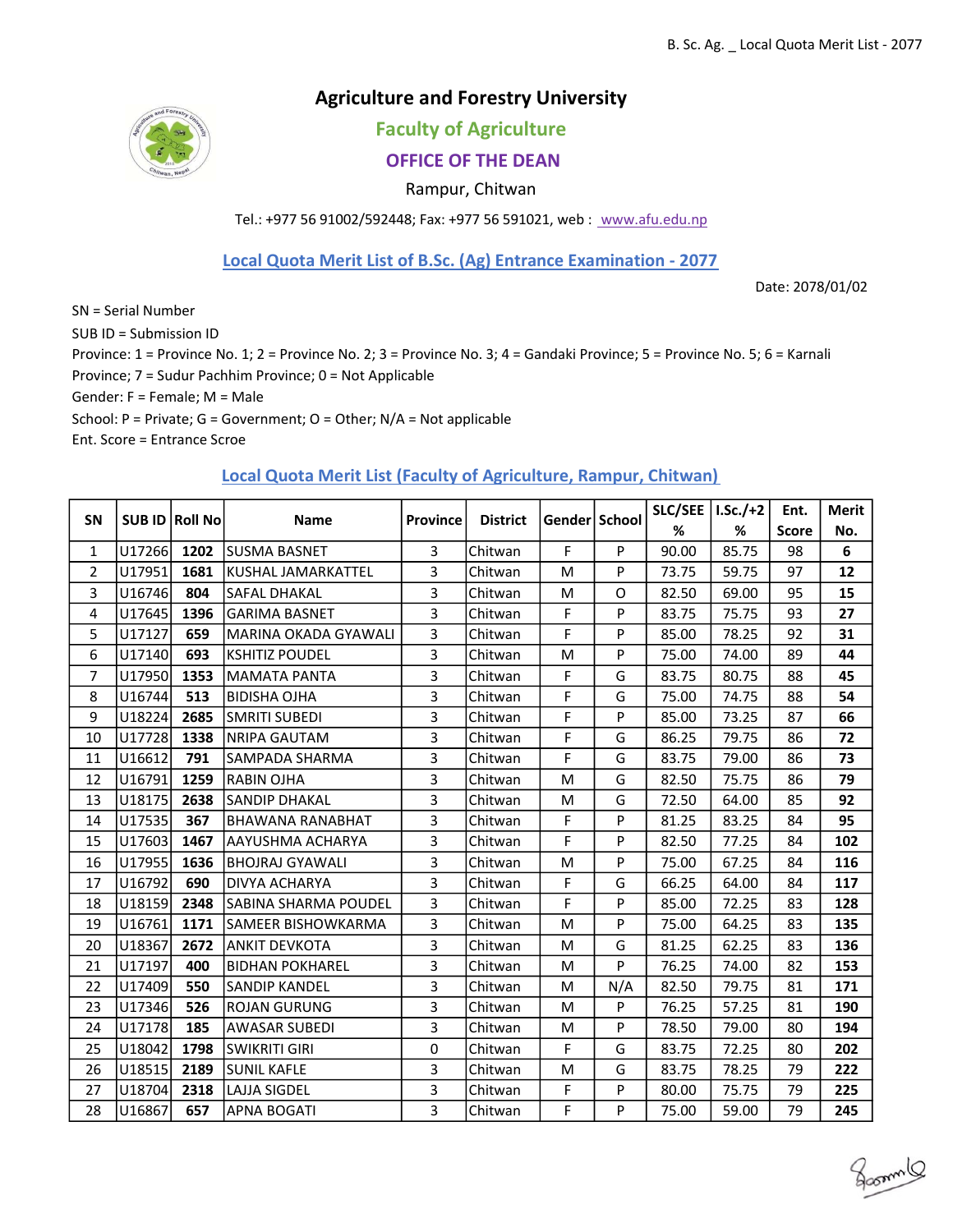| 29 | U17343 | 668  | <b>PUJA SUBEDI</b>            | 3 | Chitwan | F | G | 83.75 | 76.50 | 78 | 250 |
|----|--------|------|-------------------------------|---|---------|---|---|-------|-------|----|-----|
| 30 | U17660 | 1395 | <b>BHUMIKA BANSHI THAKURI</b> | 3 | Chitwan | F | P | 78.50 | 76.50 | 78 | 251 |
| 31 | U17619 | 1707 | <b>KANCHAN GHIMIRE</b>        | 3 | Chitwan | F | G | 82.50 | 74.75 | 78 | 253 |
| 32 | U17923 | 1405 | AAKRITI THAPA CHHETRI         | 3 | Chitwan | F | G | 88.75 | 74.00 | 78 | 255 |
| 33 | U16702 | 205  | JYOTI LAMICHHANE              | 3 | Chitwan | F | G | 72.50 | 71.50 | 78 | 259 |
| 34 | U17133 | 467  | <b>TRISHNA PARAJULI</b>       | 3 | Chitwan | F | G | 71.25 | 71.50 | 78 | 260 |
| 35 | U16464 | 1312 | <b>SANSHILA POKHREL</b>       | 3 | Chitwan | F | G | 86.25 | 75.75 | 77 | 278 |
| 36 | U17128 | 403  | <b>DIKSHA KHANAL</b>          | 3 | Chitwan | F | P | 81.25 | 69.75 | 77 | 287 |
| 37 | U16429 | 725  | <b>PRAJINA KANDEL</b>         | 3 | Chitwan | F | P | 82.50 | 65.75 | 77 | 293 |
| 38 | U16742 | 1289 | <b>PAWAN PARAJULI</b>         | 3 | Chitwan | M | G | 80.00 | 61.50 | 77 | 299 |
| 39 | U17615 | 1359 | ANJU ADHIKARI                 | 3 | Chitwan | F | P | 86.25 | 78.25 | 76 | 305 |
| 40 | U17524 | 1074 | <b>AAYUSH GAUTAM</b>          | 3 | Chitwan | M | P | 76.25 | 78.25 | 76 | 307 |
| 41 | U18061 | 2169 | <b>SACHIN POUDEL</b>          | 3 | Chitwan | M | P | 78.50 | 71.50 | 76 | 315 |
| 42 | U17215 | 1155 | <b>SUBINA MISHRA</b>          | 3 | Chitwan | F | P | 85.00 | 70.75 | 76 | 317 |
| 43 | U17143 | 984  | MUNAL POUDEL                  | 3 | Chitwan | M | P | 83.75 | 70.75 | 76 | 318 |
| 44 | U17539 | 939  | SALISHA RANABHAT              | 3 | Chitwan | F | P | 81.25 | 77.25 | 75 | 343 |
| 45 | U17656 | 1566 | <b>ASMITA BHUSAL</b>          | 3 | Chitwan | F | P | 83.75 | 76.50 | 75 | 345 |
| 46 | U17663 | 1637 | <b>ANUPA GHIMIRE</b>          | 3 | Chitwan | F | P | 80.00 | 70.75 | 75 | 363 |
| 47 | U18059 | 2274 | <b>SOPHIYA ACHARYA</b>        | 3 | Chitwan | F | G | 78.50 | 64.75 | 75 | 374 |
| 48 | U17078 | 339  | <b>BIRATA POUDEL</b>          | 3 | Chitwan | F | G | 82.50 | 72.25 | 74 | 391 |
| 49 | U17088 | 1204 | PALAK CHHETRI                 | 3 | Chitwan | F | P | 85.00 | 78.25 | 73 | 427 |
| 50 | U17654 | 1615 | <b>BINUTA SUBEDI</b>          | 3 | Chitwan | F | P | 76.25 | 78.25 | 73 | 430 |
| 51 | U17378 | 1015 | <b>ATUL BARAL</b>             | 3 | Chitwan | M | P | 81.25 | 74.00 | 73 | 436 |
| 52 | U16777 | 115  | SADIKSHYA SAPKOTA             | 3 | Chitwan | F | P | 80.00 | 74.00 | 73 | 437 |
| 53 | U16794 | 1331 | <b>ISHWOR POUDEL</b>          | 3 | Chitwan | M | P | 81.25 | 64.75 | 73 | 456 |
| 54 | U17246 | 1097 | <b>AASHWIN POUDEL</b>         | 3 | Chitwan | M | G | 72.50 | 57.00 | 73 | 472 |
| 55 | U17085 | 1324 | SUSHMITA SUBEDI               | 3 | Chitwan | F | P | 81.25 | 74.00 | 72 | 481 |
| 56 | U17184 | 542  | <b>AYUSHA SUBEDI</b>          | 3 | Chitwan | F | P | 78.50 | 73.25 | 72 | 486 |
| 57 | U18084 | 2620 | <b>SUJESHNA B.K</b>           | 3 | Chitwan | F | P | 78.50 | 64.75 | 72 | 503 |
| 58 | U18531 | 2604 | <b>KRITI KAFLE</b>            | 3 | Chitwan | F | P | 73.75 | 64.00 | 72 | 505 |
| 59 | U18587 | 2388 | <b>MANDILA TAMANG</b>         | 3 | Chitwan | F | P | 75.00 | 61.50 | 72 | 515 |
| 60 | U17525 | 1323 | <b>KAJAL GC</b>               | 3 | Chitwan | F | P | 78.50 | 79.00 | 71 | 526 |
| 61 | U16521 | 797  | PRASAMSHA GHIMIRE             | 3 | Chitwan | F | P | 81.25 | 68.25 | 71 | 548 |
| 62 | U16704 | 1254 | <b>MADHAVI THAPALIYA</b>      | 3 | Chitwan | F | O | 72.50 | 74.00 | 70 | 589 |
| 63 | U16552 | 447  | <b>SITAL BARAL</b>            | 3 | Chitwan | F | P | 80.00 | 71.50 | 70 | 596 |
| 64 | U16776 | 1040 | <b>RATISH THAPA</b>           | 3 | Chitwan | М | P | 75.00 | 70.75 | 70 | 600 |
| 65 | U17703 | 1589 | <b>ANKITA SUBEDI</b>          | 3 | Chitwan | F | P | 86.25 | 66.50 | 70 | 611 |
| 66 | U17570 | 1550 | <b>SUDARSHAN POUDEL</b>       | 3 | Chitwan | M | G | 82.50 | 79.00 | 69 | 633 |
| 67 | U18688 | 2522 | PRAGATI DAWADI                | 3 | Chitwan | F | G | 77.50 | 76.50 | 69 | 637 |
| 68 | U17165 | 1094 | <b>BUNA DARJI</b>             | 3 | Chitwan | F | G | 75.00 | 73.25 | 69 | 639 |
| 69 | U17229 | 994  | <b>ISHA BARAL</b>             | 3 | Chitwan | F | G | 75.00 | 70.75 | 69 | 650 |
| 70 | U17447 | 808  | <b>NISCHAL POKHREL</b>        | 3 | Chitwan | M | G | 73.75 | 68.25 | 69 | 668 |
| 71 | U17123 | 590  | <b>SOWARA KUNWAR</b>          | 3 | Chitwan | F | P | 77.50 | 65.75 | 69 | 674 |
| 72 | U17124 | 329  | <b>ANNU KAFLE</b>             | 3 | Chitwan | F | G | 75.00 | 64.75 | 69 | 677 |
| 73 | U16469 | 792  | <b>RUKSUNA GURUNG</b>         | 3 | Chitwan | F | P | 86.25 | 76.50 | 67 | 767 |
| 74 | U17612 | 1415 | <b>DIKSHYA ROKA</b>           | 3 | Chitwan | F | P | 83.75 | 73.25 | 67 | 780 |
| 75 | U17435 | 782  | <b>KESHANG LAMA</b>           | 3 | Chitwan | F | P | 76.25 | 73.25 | 67 | 782 |
| 76 | U18485 | 2329 | APEKSHYA GYAWALI              | 3 | Chitwan | F | P | 82.50 | 72.25 | 67 | 783 |
| 77 | U16804 | 459  | SANJU GYAWALI                 | 3 | Chitwan | F | G | 75.00 | 72.25 | 67 | 785 |
| 78 | U17026 | 350  | RASHMITA SHRESTHA             | 3 | Chitwan | F | P | 78.50 | 68.25 | 67 | 798 |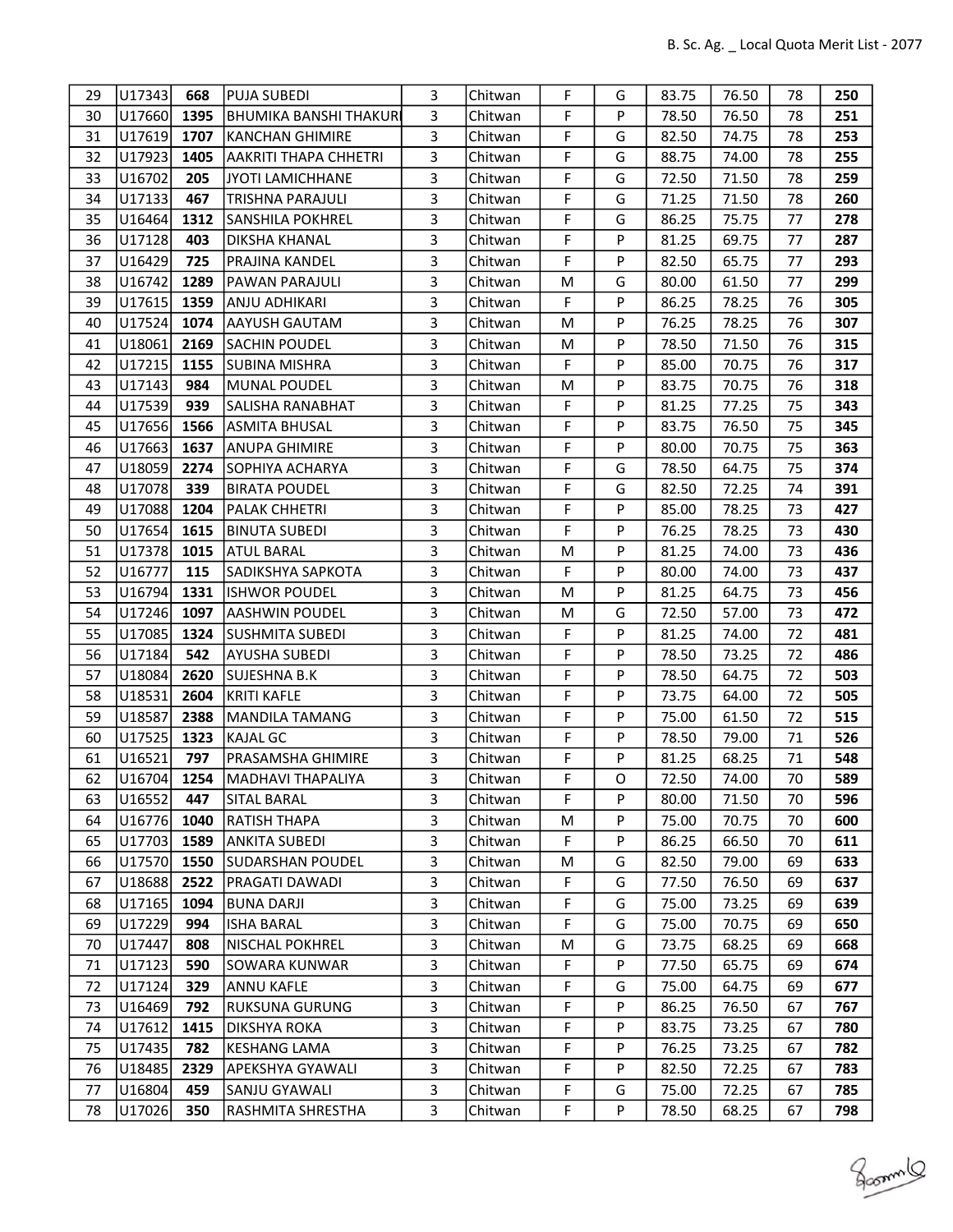| 79  | U17560 | 1446 | <b>SARBINDA PANDEY</b>    | 3              | Chitwan | F | P   | 76.25 | 64.75 | 67 | 805  |
|-----|--------|------|---------------------------|----------------|---------|---|-----|-------|-------|----|------|
| 80  | U18384 | 2428 | SARINA ARYAL              | 3              | Chitwan | F | Þ   | 70.00 | 64.75 | 67 | 808  |
| 81  | U17183 | 344  | YAMUNA GAIRE              | 3              | Chitwan | F | P   | 80.00 | 61.50 | 67 | 819  |
| 82  | U17052 | 707  | SANDHYA ROY               | 3              | Chitwan | F | G   | 72.50 | 58.00 | 67 | 825  |
| 83  | U17573 | 1530 | <b>ANUKOOL KHANAL</b>     | $\overline{3}$ | Chitwan | M | P   | 80.00 | 74.75 | 66 | 835  |
| 84  | U17191 | 253  | <b>BINISHA SAPKOTA</b>    | 3              | Chitwan | F | P   | 76.25 | 71.50 | 66 | 844  |
| 85  | U17626 | 1389 | <b>SUYOG POUDEL</b>       | $\overline{3}$ | Chitwan | M | P   | 76.25 | 71.00 | 66 | 846  |
| 86  | U17804 | 1684 | <b>NIKAL GAUTAM</b>       | $\mathsf{3}$   | Chitwan | M | P   | 77.50 | 64.75 | 66 | 865  |
| 87  | U17634 | 1417 | MENUKA ADHIKARI           | 3              | Chitwan | F | P   | 73.75 | 64.00 | 66 | 870  |
| 88  | U18391 | 2370 | SAMIKSHYA GAUTAM          | 3              | Chitwan | F | P   | 76.25 | 63.25 | 66 | 875  |
| 89  | U17107 | 284  | <b>ASDEEP SILWAL</b>      | 3              | Chitwan | М | P   | 75.00 | 71.50 | 65 | 917  |
| 90  | U17655 | 1576 | <b>SALON SHRESTHA</b>     | 3              | Chitwan | M | P   | 78.50 | 65.00 | 65 | 946  |
| 91  | U17789 | 1720 | <b>SUMI ADHIKARI</b>      | 3              | Chitwan | F | G   | 76.25 | 63.25 | 65 | 953  |
| 92  | U17901 | 1700 | ANUSHA RAJLWAT            | 3              | Chitwan | F | P   | 82.50 | 77.25 | 64 | 977  |
| 93  | U16571 | 148  | SEEMA GURUNG              | 3              | Chitwan | F | P   | 74.25 | 75.61 | 64 | 981  |
| 94  | U17188 | 1239 | <b>ANISA KANDEL</b>       | 3              | Chitwan | F | P   | 76.25 | 67.25 | 64 | 1002 |
| 95  | U16778 | 619  | BHAGAWATI SUBEDI          | $\overline{4}$ | Chitwan | F | P   | 82.50 | 66.50 | 64 | 1007 |
| 96  | U16321 | 663  | ALISHA BHANDARI           | 3              | Chitwan | F | P   | 75.00 | 64.75 | 64 | 1015 |
| 97  | U17681 | 1545 | RUPESH CHAUDHARY          | 3              | Chitwan | M | P   | 80.00 | 60.75 | 64 | 1028 |
| 98  | U18631 | 2218 | SOJIT BISHWOKARMA         | 3              | Chitwan | M | G   | 71.25 | 54.75 | 64 | 1036 |
| 99  | U18542 | 2411 | SONISHA GAUTAM            | 3              | Chitwan | F | P   | 80.00 | 68.25 | 63 | 1067 |
| 100 | U18551 | 2498 | RIYA GHALE                | 3              | Chitwan | F | P   | 80.00 | 62.25 | 63 | 1095 |
| 101 | U18723 | 2058 | PUJA PANDEY               | 3              | Chitwan | F | P   | 73.75 | 57.25 | 63 | 1108 |
| 102 | U17907 | 1518 | <b>GAURAB SUBEDI</b>      | 3              | Chitwan | M | G   | 72.50 | 68.00 | 62 | 1150 |
| 103 | U17640 | 1544 | ANIMA ADHIKARI            | 3              | Chitwan | F | P   | 82.50 | 64.75 | 62 | 1159 |
| 104 | U17009 | 703  | <b>SWASTIKA POUDEL</b>    | 3              | Chitwan | F | G   | 72.50 | 64.00 | 62 | 1165 |
| 105 | U18872 | 2109 | AJINA KUMARI MAHATO       | 3              | Chitwan | F | P   | 80.00 | 63.50 | 62 | 1172 |
| 106 | U17348 | 614  | DEEPEEKA BARAL            | 3              | Chitwan | F | G   | 72.50 | 59.75 | 62 | 1184 |
| 107 | U18226 | 2509 | AAYUSHMA SAPKOTA          | 3              | Chitwan | F | N/A | 65.00 | 53.25 | 62 | 1197 |
| 108 | U17822 | 1713 | <b>GUNARAJ LAMICHHANE</b> | 3              | Chitwan | M | G   | 76.25 | 70.75 | 61 | 1216 |
| 109 | U17697 | 1627 | <b>ANIKA GURUNG</b>       | 3              | Chitwan | F | P   | 80.00 | 64.00 | 61 | 1234 |
| 110 | U18186 | 2510 | ROJINA SHRESTHA           | 3              | Chitwan | F | P   | 76.25 | 62.25 | 61 | 1243 |
| 111 | U17276 | 1165 | PRERANA BISHWAKARMA       | 3              | Chitwan | F | G   | 76.25 | 60.75 | 61 | 1251 |
| 112 | U16322 | 491  | <b>BIPAN SHRESTHA</b>     | 3              | Chitwan | M | G   | 81.25 | 79.00 | 60 | 1275 |
| 113 | U16664 | 259  | <b>AMITA GIRI</b>         | 3              | Chitwan | F | P   | 75.00 | 67.25 | 60 | 1307 |
| 114 | U17995 | 2224 | ANISH BILASH PANTA        | 3              | Chitwan | М | P   | 76.25 | 66.75 | 60 | 1312 |
| 115 | U17601 | 1605 | PRADEEP GAUTAM            | $\mathsf{3}$   | Chitwan | M | P   | 75.00 | 61.50 | 60 | 1336 |
| 32  | U16801 | 217  | <b>BINITA TIMILSINA</b>   | $\overline{3}$ | Chitwan | F | P   | 85.00 | 71.50 | 62 | 32   |

# Local Quota Merit List (Natural Resource Management College, Puranchaur, Kaski)

| SΝ |         | SUB ID Roll No | <b>Name</b>             | <b>Province</b> | <b>District</b> | Gender School |   | <b>SLC/SEE</b> | $LSc./+2$ | Ent.         | Merit |
|----|---------|----------------|-------------------------|-----------------|-----------------|---------------|---|----------------|-----------|--------------|-------|
|    |         |                |                         |                 |                 |               |   | %              | %         | <b>Score</b> | No.   |
| 11 | U17096  | 490            | <b>GITA TIWARI</b>      | 4               | l Kaski         |               | D | 80.00          | 75.75     | 39           | 11    |
|    | U18018  | 1849           | <b>SURICHA ADHIKARI</b> | 4               | l Kaski         |               | D | 80.00          | 74.00     | 87           | 65    |
| 2  | U17724  | 1354           | <b>ANISHA BARAL</b>     | 4               | Kaski           |               | G | 87.50          | 73.25     | 86           | 82    |
| 3  | U17388  | 718            | <b>BINITA PANDEY</b>    | 4               | l Kaski         |               | G | 81.25          | 70.75     | 83           | 132   |
| 4  | U17719  | 1519           | <b>DEEVIKA POUDEL</b>   | 4               | <b>Kaski</b>    |               | G | 81.25          | 66.25     | 73           | 453   |
| 5  | U16959l | 222            | SAMRACHANA NEUPANE      | 4               | <b>Kaski</b>    | F             | G | 76.25          | 74.50     | 72           | 477   |
| 6  | U17393  | 469            | IEKATA POUDEL           | 4               | l Kaski         | F             | D | 87.50          | 66.50     | 71           | 551   |

800mml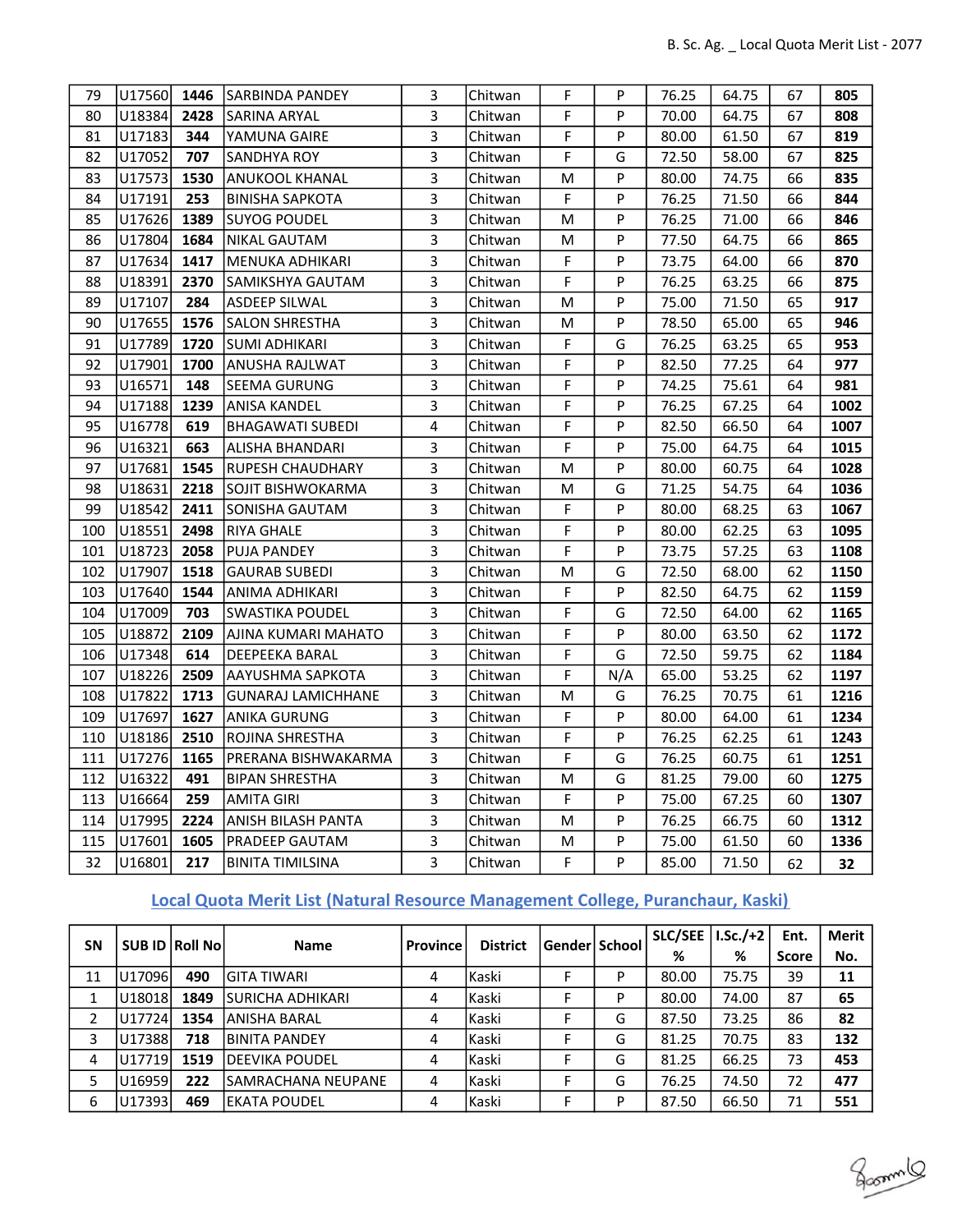| 7  | U17755 | 1564 | <b>SUSHILA BARAL</b>    | 4 | Kaski | F | G | 82.50 | 66.50 | 71 | 552  |
|----|--------|------|-------------------------|---|-------|---|---|-------|-------|----|------|
| 8  | U16993 | 448  | <b>KANTI MALLA</b>      | 4 | Kaski | F | G | 77.50 | 73.00 | 69 | 641  |
| 9  | U18711 | 2248 | <b>DEEPENDRA SUBEDI</b> | 4 | Kaski | M | G | 68.75 | 59.25 | 69 | 690  |
| 10 | U17332 | 556  | <b>JAGRITI KOIRALA</b>  | 4 | Kaski | F | P | 85.00 | 70.75 | 68 | 714  |
| 11 | U18732 | 1737 | MANISHA TIMSINA         | 4 | Kaski | F | P | 80.00 | 64.00 | 68 | 734  |
| 12 | U18045 | 2195 | SUMINA TIWARI           | 4 | Kaski | F | P | 78.50 | 69.25 | 67 | 797  |
| 13 | U18864 | 1746 | SAUGAT SHARMA           | 4 | Kaski | M | P | 68.75 | 53.25 | 67 | 831  |
| 14 | U16983 | 417  | SUMINA G.C.             | 4 | Kaski | F | G | 77.50 | 65.50 | 65 | 945  |
| 15 | U16923 | 798  | PRASHANTA BANSTOLA      | 4 | Kaski | M | G | 75.00 | 72.75 | 64 | 986  |
| 16 | U17106 | 1298 | SONIYA DHAKAL           | 4 | Kaski | F | P | 80.00 | 71.00 | 63 | 1058 |
| 17 | U17994 | 1966 | ASHOK BHATTARAI         | 4 | Kaski | М | G | 76.25 | 62.75 | 63 | 1093 |
| 18 | U18177 | 2358 | SANDEEP KUMAR KHATRI    | 4 | Kaski | M | G | 70.00 | 59.50 | 63 | 1103 |
| 19 | U18338 | 2525 | PRATIKSHA TIMSINA       | 4 | Kaski | F | P | 81.25 | 69.75 | 62 | 1137 |
| 20 | U16862 | 451  | <b>KARINA NEUPANE</b>   | 4 | Kaski | F | P | 85.00 | 68.25 | 62 | 1144 |
| 21 | U17696 | 1506 | <b>ABISKAR ADHIKARI</b> | 4 | Kaski | M | P | 72.50 | 63.75 | 61 | 1237 |

Local Quota Merit List (Natural Resource Management College, Kapilakot, Sindhuli)

| SN |        | <b>SUB ID Roll Nol</b> | <b>Name</b>             | l Province l | <b>District</b> | Gender  School | $SLC/SEE$   I.Sc./+2  <br>% | %     | Ent.<br>Score | <b>Merit</b><br>No. |
|----|--------|------------------------|-------------------------|--------------|-----------------|----------------|-----------------------------|-------|---------------|---------------------|
|    | U16294 | 419                    | <b>IBASUDEV DEVKOTA</b> |              | Sindhuli        | M              | 79.00                       | 86.82 | 76            | 1039                |

Local Quota Merit List (Natural Resource Management College,Tikapur, Kailali)

| SΝ | SUB ID Roll No |      | <b>Name</b>             | l Province l | <b>District</b> | Gender   School | SLC/SEE   I.Sc./+2  <br>% | %     | Ent.<br><b>Score</b> | Merit l<br>No. |
|----|----------------|------|-------------------------|--------------|-----------------|-----------------|---------------------------|-------|----------------------|----------------|
|    | U18375         | 2011 | IANKIT ADHIKARI         |              | Kailali         | M               | 72.50                     | 61.50 | 65                   | 745            |
|    | U17517         | 626  | <b>IBIRJI CHAUDHARY</b> |              | Kailali         |                 | 51.25                     | 73.63 | 68                   | 1209           |

Local Quota Merit List (Natural Resource Management College,Pakhribas, Dhankuta)

| <b>SN</b> | <b>SUB ID Roll Nol</b> |      | <b>Name</b>              | l Province l | <b>District</b>   | Gender School | SLC/SEE   I.Sc./+2  <br>% | %     | Ent.<br>Score | Merit<br>No. |
|-----------|------------------------|------|--------------------------|--------------|-------------------|---------------|---------------------------|-------|---------------|--------------|
|           | U18237                 | 2540 | <b>ISAMBHUJEET DEUJA</b> |              | <b>IDhankuta</b>  | M             | 77.50                     | 63.25 | 68            | 739          |
|           | U16843                 | 301  | lAASHIS POUDEL           |              | <b>I</b> Dhankuta | M             | 68.75                     | 69.09 | 62            | 1138         |

Local Quota Merit List (Natural Resource Management College, Madichaur, Rolpa)

| <b>SN</b> | SUB ID Roll No |      | <b>Name</b>            | l Province l | <b>District</b> | Gender  School | SLC/SEE   I.Sc./+2  <br>% | %     | Ent.<br>Score | <b>Merit</b><br>No. |
|-----------|----------------|------|------------------------|--------------|-----------------|----------------|---------------------------|-------|---------------|---------------------|
|           | U16630L        | 1207 | <b>SUMAN PUN MAGAR</b> |              | Rolpa           | M              | 87.50                     | 69.00 | 76            | 324                 |

## Local Quota Merit List (Natural Resource Management College, Khajura, Banke)

| SΝ | SUB ID Roll No |      | <b>Name</b>            | l Province l | <b>District</b> | Gender School | $SLC/SEE \mid I.Sc./+2 \mid$<br>% | %     | Ent.<br>Score | Merit<br>No. |
|----|----------------|------|------------------------|--------------|-----------------|---------------|-----------------------------------|-------|---------------|--------------|
|    | U16686         | 1078 | <b>IBANDANA POUDEL</b> |              | IBanke          |               | 85.00                             | 65.75 | 64            | 1011         |

gammlo